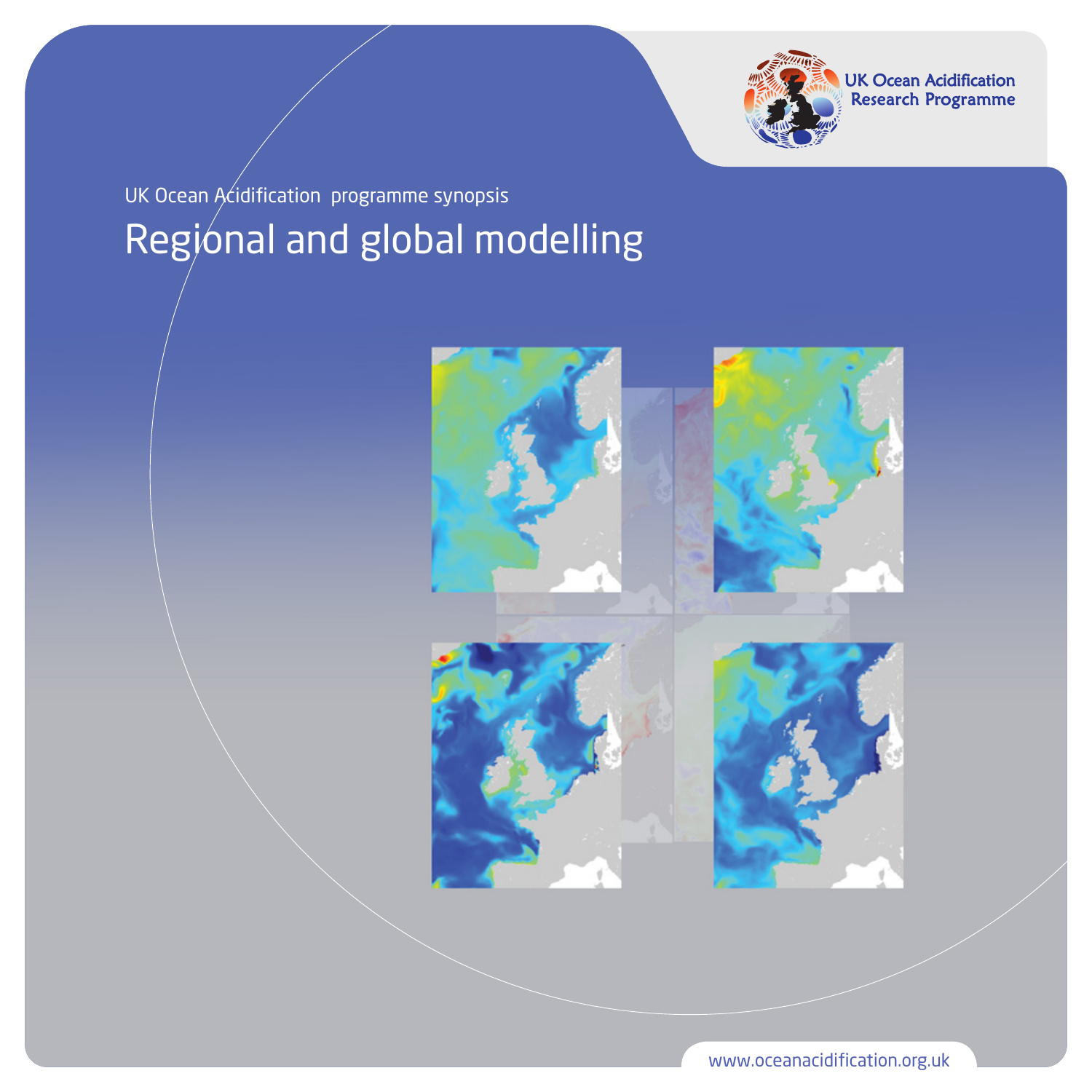# Ocean acidification parameters, processes and projections

Mathematical modelling has an increasingly important role in environmental science, now providing the main tool for developing and testing understanding of complex, interacting processes. For ocean acidification, models link water chemistry with global-scale changes in atmospheric composition and climate; with water circulation patterns; and with physiology, ecology, biogeochemistry and socio-economics. A common feature is the involvement of quantitative descriptions – and the need to develop projections of possible futures (forecasting) or simulating past events (hindcasting). Environmental models are rarely predictive, in the sense of defining deterministic outcomes, but are inherently probabilistic, simulating scenario-based possibilities.

Two UKOA consortia, with complementary approaches, looked at how modelling could assist in exploring the processes and potential impacts of ocean acidification. Although initially described separately (below), their outputs and activities are here subsequently considered together.

The consortium **Regional ecosystem and biogeochemical impacts of ocean acidification** was led by Jerry Blackford at Plymouth Marine Laboratory, with partners at the National Oceanography Centre (Liverpool and Southampton) and close links with the Meteorological Office/Hadley Centre. Research effort focussed on ocean acidification processes and impacts in European and Arctic shelf seas. Projection of future conditions for regional shelf seas is challenging, since the relevant physical, chemical and biological dynamics are all strongly linked, with high spatial heterogeneity, and also affected by human activities.

The main aim was to use modelling to develop novel, scientific knowledge of the magnitude and timescale of risks of both ocean acidification and climate change for regional seas. This would be achieved through four scientific objectives:

- Improving certainty in predictions of carbonate chemistry in shelf seas, other key indicators and ecological niche distribution
- **•** Providing an improved quantification and understanding of the exchange of carbon (dioxide) between shelf and oceanic environments
- $\bullet$  Quantifying the range of ecosystem consequences arising from ocean acidification and co-drivers
- l Generate a step-change in the UK modelling capability of Arctic coupled bio-physical systems.

The consortium **CO2 – carbon cycle – climate interactions** was led by Andy Ridgwell at Bristol University in partnership with Cardiff University.

A range of topics was covered, with particular attention given to the following research areas:

- Address critical gaps in our understanding of the modern ocean carbon cycle, including:
- $\bullet$  The role of calcifying plankton in assisting the downward fluxes of organic and inorganic material, and the potential influence of ocean acidification on such processes.
- The importance of carbonate saturation state in constraining coral distribution and abundance
- **Build directly on this to make** projections of the range of potential changes we might see in ocean carbon and nutrient cycles in the future, and whether these changes will affect the degree of future warming by positive (or negative) feedback processes.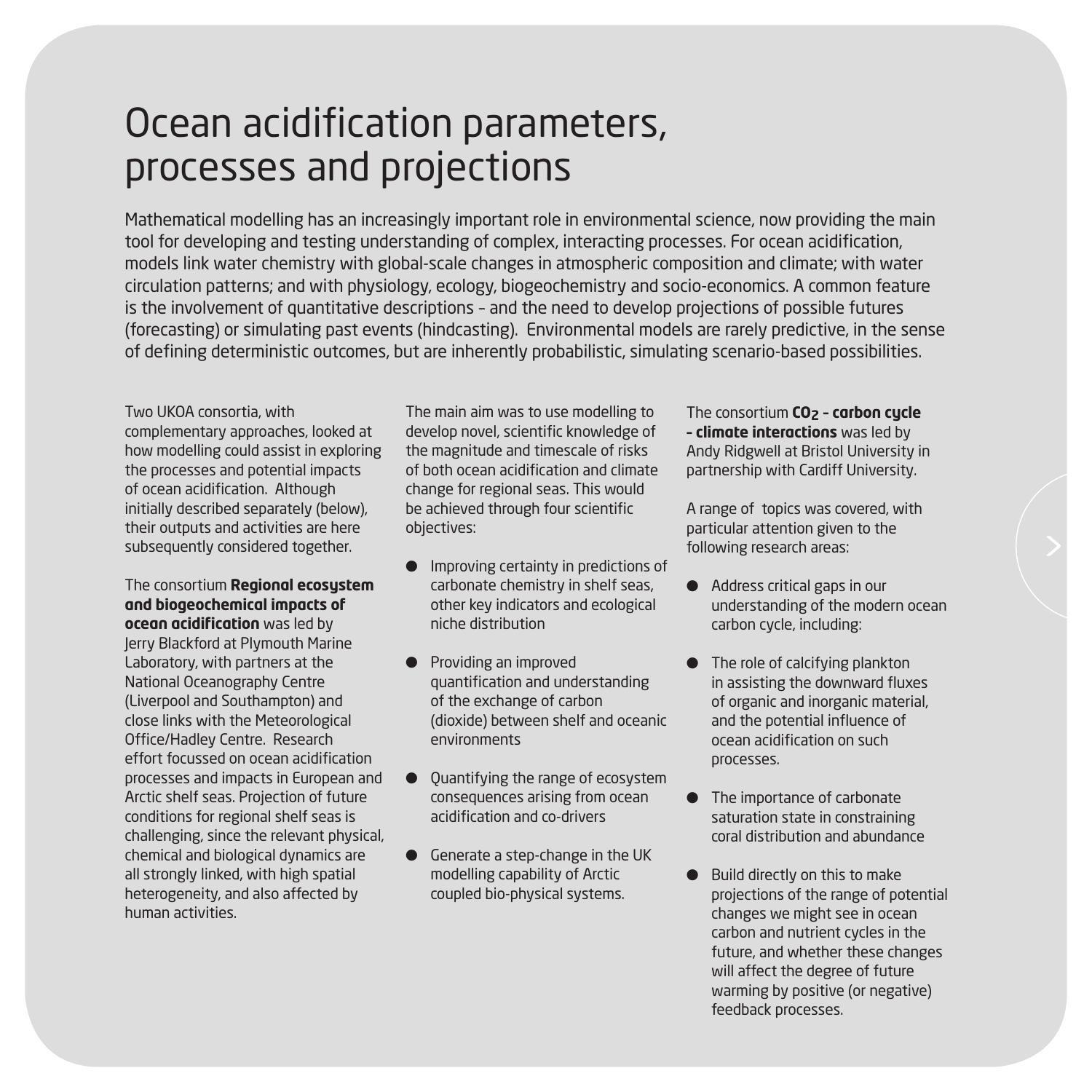### Outputs include:



Artioli Y, Blackford JC, Nondal G, Bellerby RGJ, Wakelin SL, Holt JT, Butenschön M & Allen JI (2013) Heterogeneity of impacts of high CO<sub>2</sub> on the North Western European Shelf. Biogeosciences, 11, 601-612; doi: 10.5194/bg-11-601-2014

Couce E, Ridgwell A & Hendy EJ (2012) Environmental controls on the global distribution of shallow-water coral reefs. Journal of Biogeography 39, 1508–1523

Couce E, Ridgwell A & Hendy EJ (2013), Future habitat suitability for coral reef ecosystems under global warming and ocean acidification. Global Change Biology 19, 3592-3606, doi: 10.1111/gcb.12335 (2013).

Couce E, Irvine PJ, Gregorie LJ, Ridgwell A & Hendy EJ (2013) Tropical coral reef habitat in a geoengineered, high-CO2 world, Geophysical Research Letters 40, doi:10.1002/grl.50340.

Hönisch B, Ridgwell A, Schmidt DN, Thomas E, Gibbs SJ, Sluijs A, Zeebe R, Kump L, Martindale RC, Greene SE, Kiessling W, Ries J, Zachos JC, Royer DL, Barker S, Marchitto TM, Moyer R, Pelejero C, Ziveri P, Foster GL & Williams B (2012) The geological record of ocean acidification. Science 335, 1058 -1063; doi: 10.1126/science.1208277

Jones NS, Ridgwell A & Hendy EJ (2015) Evaluation of coral reef carbonate production models at a global scale. Biogeosciences 12, 1339-1356.

Popova EE, Yool A, Aksenov Y, Coward AC & Anderson TR (2014) Regional variability of acidification in the Arctic: a sea of contrasts. Biogeosciences 11, 293-308; doi: HYPERLINK "http://dx.doi.org/10.5194/bg-11-293-2014" \t " blank" 10.5194/bg-11-293-2014.

Wakelin SL, Holt JT, Blackford JC, Allen JI, Butenschön M & Artioli Y (2012) Modeling the carbon fluxes of the northwest European continental shelf: Validation and budgets. Journal of Geophysical Research 117, C05020; doi: 10.1029/2011JC007402.

Wilson JD, Barker S & Ridgwell A (2012) Assessment of the spatial variability in particulate organic matter and mineral sinking fluxes in the ocean interior: implications for the ballast hypothesis. Global Biogeochemical Cycles 26, art. GB4011, doi:10.1029/2012GB004398.

Wilson JD, Ridgwell A & Barker S (2015) Can organic matter flux profiles be diagnosed using remineralisation rates derived from observed tracers and modelled ocean transport rates? Biogeosciences Discussion, 12, 4557- 4593, doi:10.5194/bgd-12-4557-2015.

Wood S, Paris CB, Ridgwell A & Hendy EJ (2014), Modeling dispersal and connectivity of broadcast spawning corals at the global scale. Global Ecology and Biogeography 23, 1-11.

Yool, A., Popova, E. E., and Anderson, T. R (2013) MEDUSA-2.0: an intermediate complexity biogeochemical model of the marine carbon cycle for climate change and ocean acidification studies. Geoscience Model Development 6, 1767-1811, doi:10.5194/gmd-6-1767-2013, 2013.

**For full list of publications arising to date from this component of the UKOA programme, see separate hard-copy document or online at www.oceanacidification.org.uk**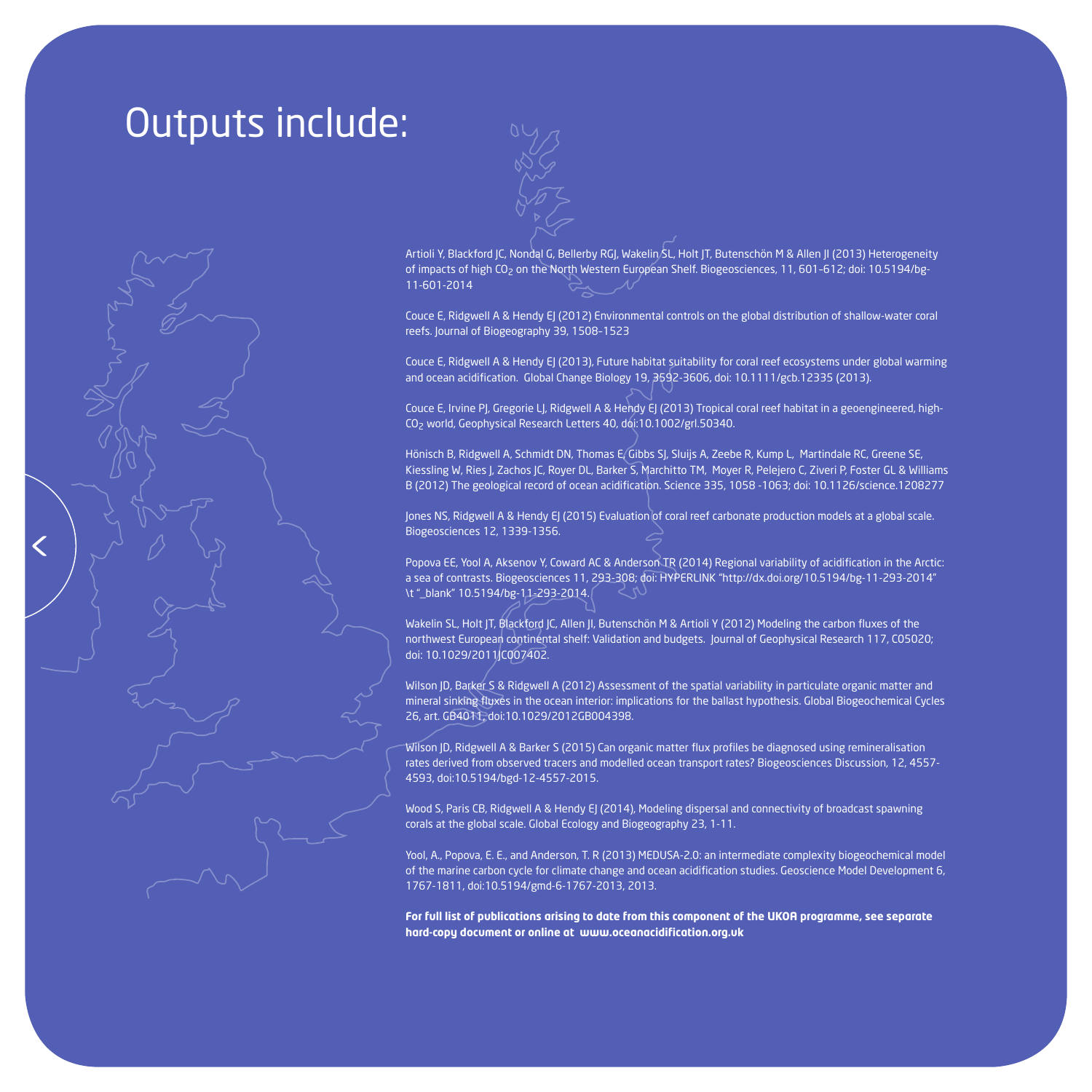# Interactions of ocean acidification and climate change

Increasing atmospheric CO2 presents the dual threat to the marine environment of climate change and ocean acidification. The response of the ecosystem to a single driver can be variable and complex, and remains uncertain; when two drivers occur together, their combined effects can be synergistic (reinforcing) or antagonistic (opposing).

To study the interaction between climate change and ocean acidification, modellers used the coupled POLCOMS-ERSEM model driven by climate forcing and focussing on carbonate chemistry, primary and secondary production. Although the projected global mean pH by the end of the century would fall by 0.27 units (under a high CO<sub>2</sub> emission scenario), the models indicate that the drivers interact, with high variability in both time and space. This means that critical tipping points may be reached at different times in different locations. The models also project that the impacts of climate change and acidification are likely to be similar in magnitude, but in some areas together they will exacerbate impacts, while in others they may ameliorate effects. So, for example, acidification might enhance productivity, while climate changes might reduce it, or increased primary production in coastal areas due to high CO2 might lead to reduced acidification in the same area.



This shows that single driver responses can be cancelled out or enhanced by feedback from another driver or process. So there is a need for ecosystem and multi-driver approaches in the study of global changes.

The model also highlighted the heterogeneity of marine system and the requirement to take variability in physical and biological processes into account when modelling ecosystem responses to global changes.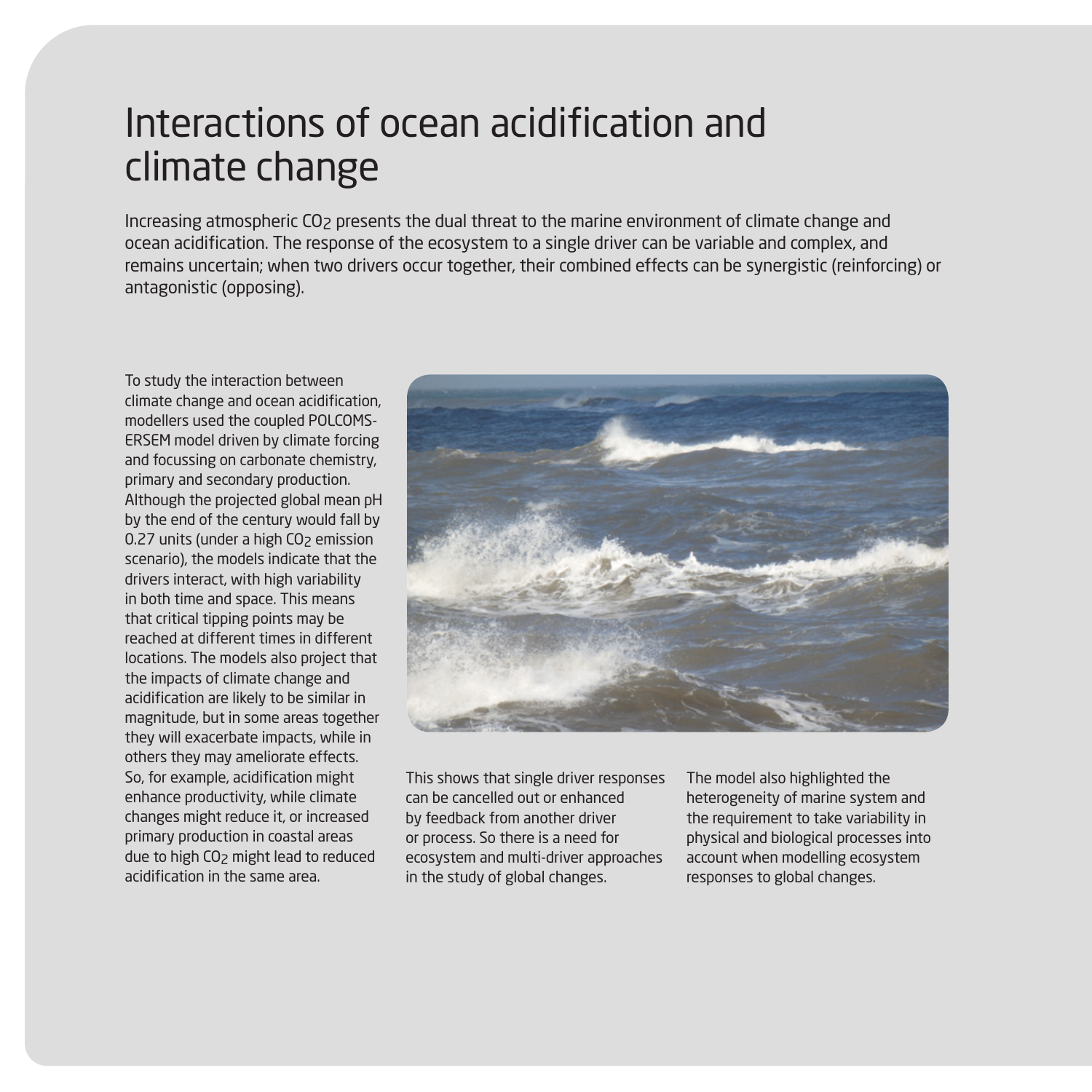### Coral futures

Tropical coral reef communities play an important role in the global carbon cycle: they account for half of the carbonate produced in shallow water environments and more than a quarter of the total carbonate buried globally, so any threat from ocean warming and/or ocean acidification is potentially serious.

#### **Modelling calcification**

Understanding how tropical corals may respond to environmental changes requires numerical models. However, before looking to the future, a fundamental test of the skill of such models is to test them against known present-day calcification rates. A significant project outcome was the compilation of an independent, observation-based, global database on tropical reef calcification, for model evaluation of carbonate budgets outputs. UKOA researchers tested four models based on functions sensitive to combinations of available light, aragonite saturation and temperature. None of the models could reproduce the independent estimates of calcification, while the temperature-only approach was the sole model to correlate with observed coral calcification.

A conclusion from this work is that in order to make sensible predictions more ecosystem data (including mortality, recruitment, and abundance of calcifying organisms) are needed.

#### **Where can tropical corals go?**

Bioclimatic envelope models have been used to determine potential future distributions of animals and plants in a changing world. The principle is simple: measure the environmental parameters where an organism lives at present, project parameter changes as they will be altered in a changing world and plot where suitable conditions might allow future survival. This modelling approach was applied by UKOA researchers to tropical corals, threatened by rising sea temperatures and ocean acidification. The models projected major declines in suitable habitat for many existing coral regions, particularly the central Indo-Pacific, accompanied by an accelerating poleward range expansion of suitable conditions, by as much as 70 km per decade by 2070. However, the ability of corals to exploit these replacement conditions will depend on their dispersal capabilities, as well as other environmental factors (such as shallow water, adequate light penetration and lack of pollution). Model projections of ocean acidification suggest it is less influential than warming.



**Projected change in environmental suitability for coral reef ecosystems between 1990 and 2070 under the effects of warming and acidification expected for the A2 emission scenario. Environmental suitability is measured from 0 (not suitable at all) to 1 (optimal conditions for coral reefs)**

Contrary to expectation, the combined effect of acidification and warming appears to lead to little degradation in the suitability of habitats in the future over much of the Atlantic and in those areas considered to be currently on-theedge for tropical coral survival, e.g. the eastern Equatorial Pacific. In this area, cooler water apparently limits corals; thus any warming would encourage expansion, and might outweigh any effects from ocean acidification.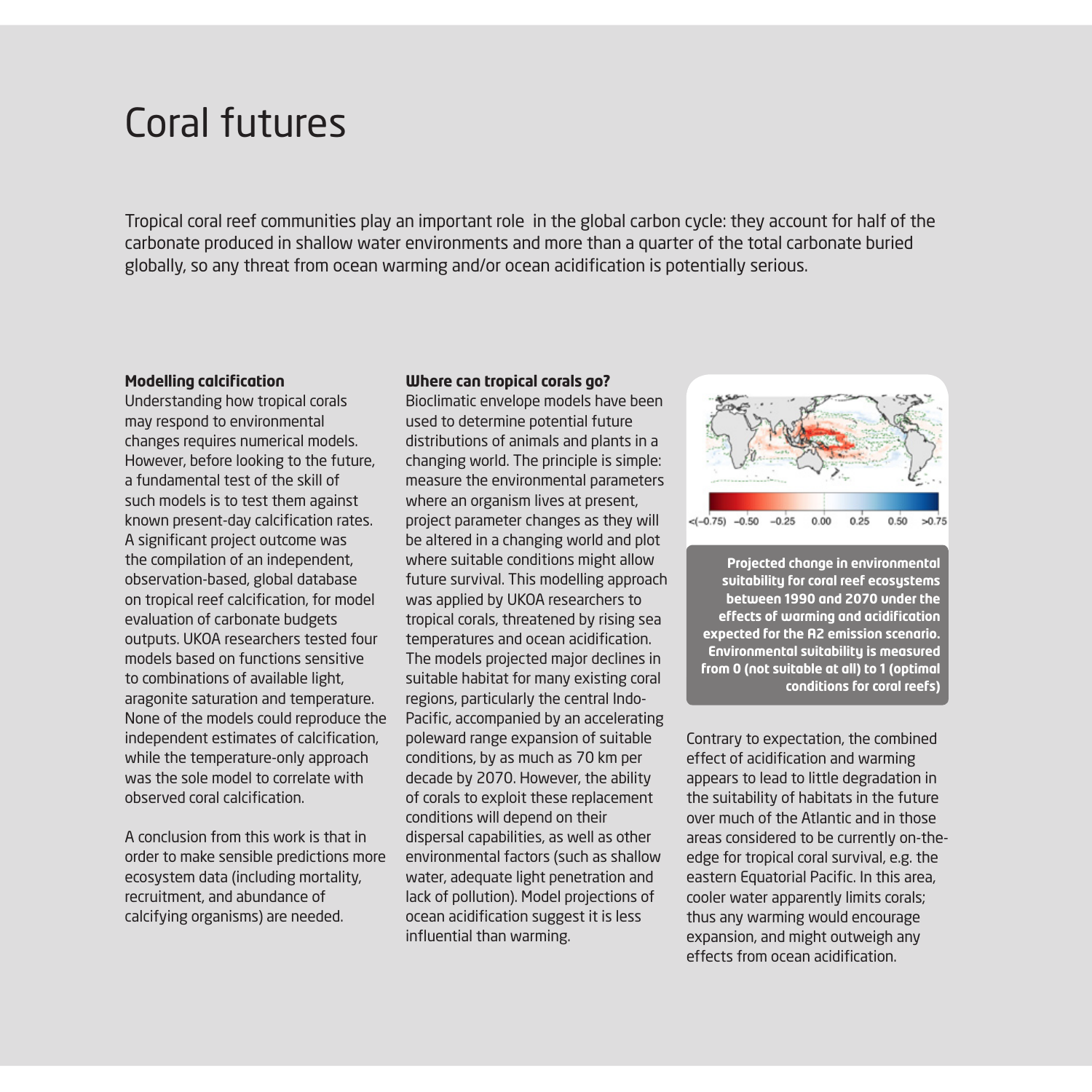## North Sea may become corrosive for carbonate

If we are to understand impacts of ocean acidification in societally-important shelf seas we first have to have a clearer idea of how the carbonate system works. High resolution hydrodynamic and ecosystem models coupled together provide a method of capturing the spatial and temporal heterogeneity of these areas, but are they reliable? UKOA modellers coupled the POLCOMS-ERSEM model with the added parameter of alkalinity and explicitly accounting for river inputs and biological activities.

By comparing the model outputs with North Sea observational data (from the CANOBA project), they validated the approach. Thus the model demonstrated good to reasonable agreement for all principle variables, including temperature, salinity, nutrients, dissolved inorganic carbon and total alkalinity. Scope for improvement was identified for the derived variables of pH and pCO2, due to uncertainties in riverine inputs and primary production.

The coupled models were used to provide projections, to 2100, of future ocean acidification and carbonate saturation state for the northwest European shelf, using a high CO<sub>2</sub> emissions scenario (A1B developed by the Intergovernmental Panel on Climate Change), consistent with current trends. The model outputs showed fine-scale spatial variability (reflecting hydrodynamics), strong seasonality, and large differences between sea surface and seafloor conditions in stratified waters. Biological processes were found to be particularly important in the simulations, defining the seasonality of the impact. In the areas where an increase in net primary production is projected, a relatively lower acidification is simulated by the model (e.g. in spring in the North Atlantic or in the southern North Sea in summer).

Seasonal undersaturation of aragonite is projected for ~30% of bottom waters of the North Sea, as a consequence of decomposition of organic material near the seafloor, releasing CO2. Such waters would then become corrosive for unprotected shells and other exoskeletons using that form of carbonate.

#### **Future changes to global ocean productivity**

Using the MEDUSA –2.0 global model, UKOA researchers examined the large-scale response of ocean biogeochemistry to future ocean acidification and climate change. They found that the main impact would arise from decreased nutrient availability in surface waters, due to reduced mixing (stronger stratification). This change is projected to lead to a net 6.3% global decline in ocean productivity by the 2090s compared to the 1990s. The impact is expected to follow on through trophic levels up to fish and hence fisheries. In parallel there is a projected large reduction in the amount of organic material exported downwards to seabed communities, and an increase in the volume of oxygen depleted zones. Ocean productivity impacts are likely to be spatially variable, with a projected decline of 21% in the Atlantic, but an increase of 59% in the Arctic.



**Impacts of climate change and OA on the carbonate system as projected by the A1B scenario: absolute difference in surface pH compared to the present-day**

As with any modelling approach, these projections rely on understanding the underlying processes, and it is recognised that there is still much room for improvement in that regard. For example, the role played by calcifying organisms in 'ballasting' organic carbon, from the surface to the seabed.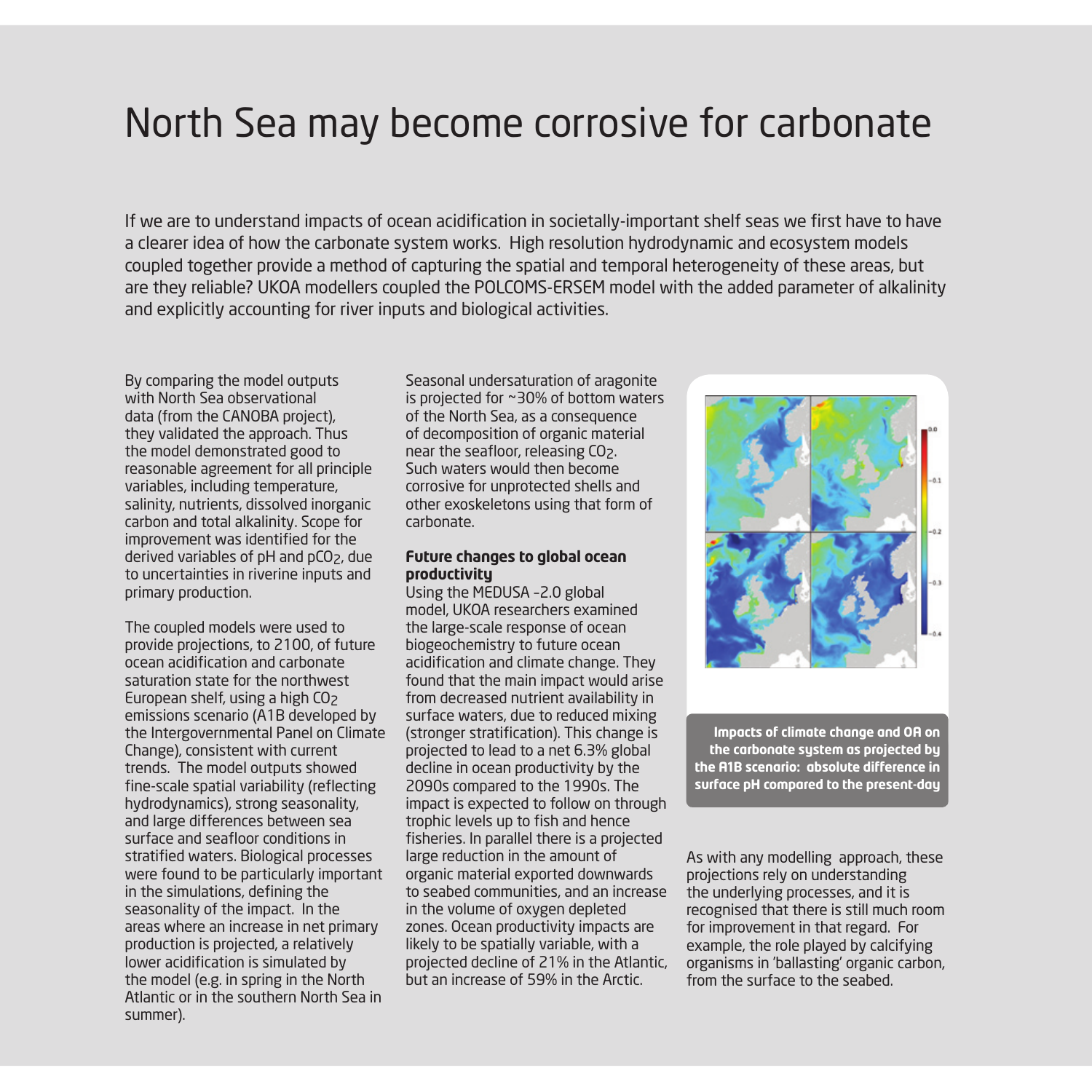

### **Variability in the Arctic**

The Arctic Ocean is particularly vulnerable to the impact of ocean acidification, with potentially negative consequences for calcifying organisms such as pteropods, coccolithophores and foraminifera. UKOA researchers used a high-resolution, ocean-only general circulation model, with embedded biogeochemistry and a comprehensive description of the ocean carbon cycle, to study the response of pH and carbonate saturation state to rising atmospheric CO<sub>2</sub> and changing climate in the Arctic. Simulations were run to 2100 using a high emissions scenario (RCP 8.5, developed by the Intergovernmental Panel on Climate Change).

The direct impacts of the increase in atmospheric CO<sub>2</sub> were separated from indirect impacts via climate change and its consequences (changing temperature, stratification, primary production and freshwater fluxes) by undertaking two simulations, one with the full system and the other in which atmospheric CO<sub>2</sub> was prevented from increasing beyond its pre-industrial level (280 ppm). Results indicate that climate change impacts, and their spatial heterogeneity, will play a strong role in the declines in pH and carbonate saturation projected for the Arctic. The central Arctic, Canadian Arctic Archipelago and Baffin Bay show greatest rates of acidification as a result of melting sea ice. In contrast, areas affected by Atlantic inflow including the Greenland Sea and outer shelves of the Barents, Kara and Laptev seas, seem likely to experience less acidification because diminishing ice cover results in greater vertical mixing and primary production. As a consequence, the projected onset of carbonate undersaturation in respect to aragonite is highly variable within the Arctic, occurring during the decade of 2000–2010 in the Siberian shelves and Canadian Arctic Archipelago, but as late as the 2080s in the Barents and Norwegian seas. Whilst it is clear that regional variability of ocean acidification in the Arctic is significant, and needs to

be adequately resolved, rates of retreat of sea ice remain a major source of uncertainty.

#### **Ballasting doesn't explain everything**

Carbon movement to the ocean strongly affects climate feedbacks – and where ocean acidification effects will occur, and their severity. Key questions relate to the transport of organic material from the surface to ocean interior, and how quickly it is degraded by bacteria. If this decomposition happens in the ocean depths, carbon is effectively locked away for a millennium or more; if close to the surface,  $CO<sub>2</sub>$  may be released back to the atmosphere, contributing to further global warming. Yet despite being represented in global models, questions remain with regard to how far the organic carbon sinks, what controls its movement to depth, and what dominates its degradation. Different models are based on different assumptions, each of which might be affected by ocean acidification, warming, or a combination of both, or neither UKOA researchers focussed on the assumption that 'ballasting' provides the means by which organic material sinks (at around 100 m per day) to the depths. The ballast is the calcium carbonate (CaCO3) shells, tests and liths formed by the plankton, that are about three times the density of seawater.

The concern is that ocean acidification could reduce calcification and decrease the size or thickness of the carbonate particles, slowing sinking and keeping CO2 near the surface. How much of this ballast gets to the seabed has been measured in sediment traps, rather like rain gauges. The problem is that there are not very many of these traps, and so global models are based on extremely patchy data and cannot explain the relationships between some sets of variables. In the UKOA study, a geographical regression model was used to reveal the relationships that exist between variables by using all the data that was available. Huge variation was found in the statistical relationship between organic matter and CaCO<sub>3</sub> ballast, by as much as an order of magnitude; furthermore, in areas where ballasting might be expected to be high, it was of least importance. This work does not rule out ballasting – but it does show that it is not the single globally uniform mechanism that many models have assumed. Thus a greater spatial spread of observations is needed if new models are to begin to project with any certainty the biogeochemical impacts and feedbacks of ocean acidification and warming.